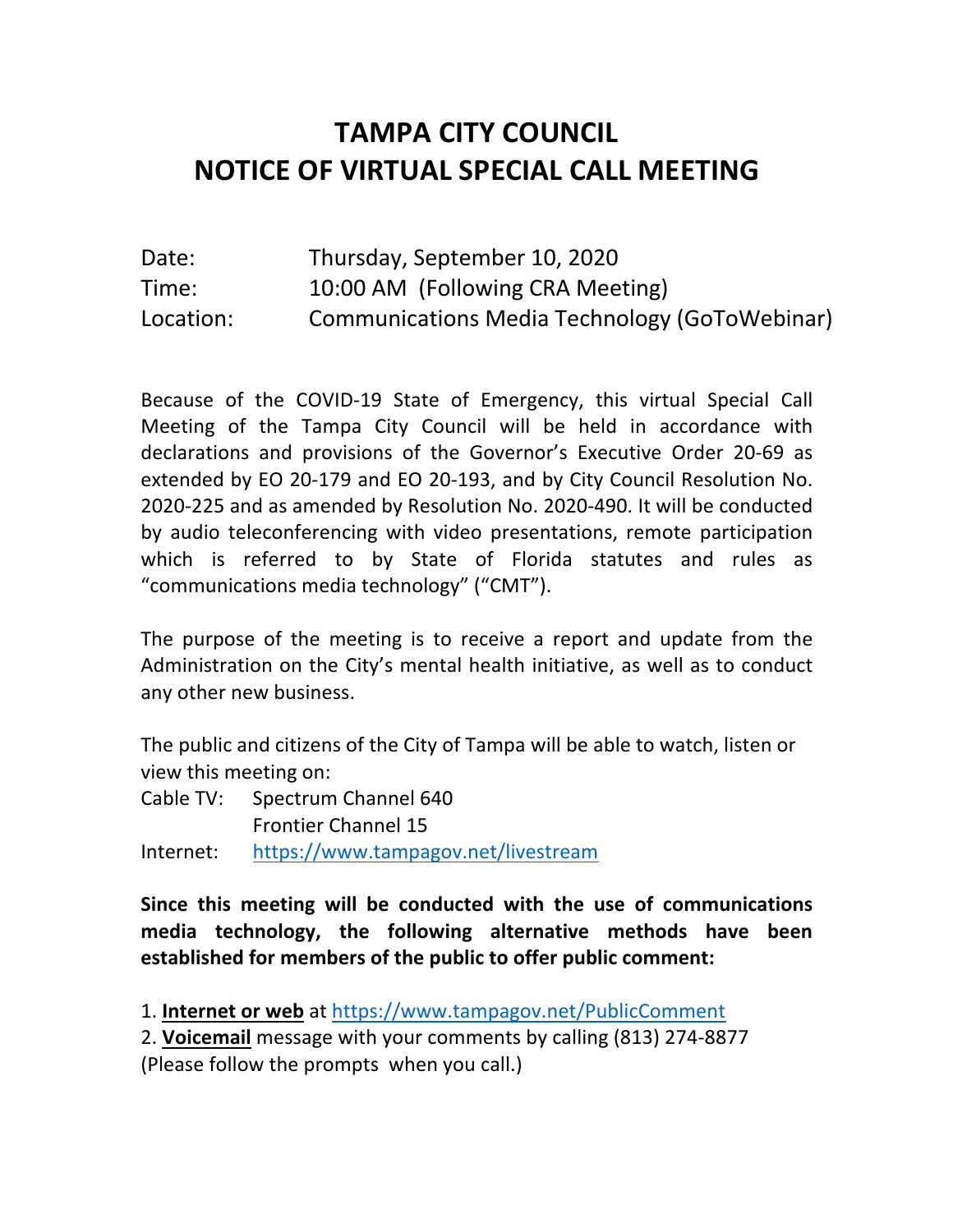3. **By mail** to City of Tampa City Clerk, 315 E. Kennedy Blvd., 3rd Floor, Tampa, FL 33602.

## 4. **Speak remotely during public comment:**

 Complete the form at https://www.tampagov.net/PublicComment **AND**  stating on the form under Request Type that you wish to speak live during the public comment period. You will be contacted with additional instructions.

## **5. Provide comments "in person" during the meeting:**

 Those individuals who do not have access to a communications media device or are otherwise unable to participate via communications media technology, may utilize the communications media technology device that will be made available to the public by the City of Tampa, during the virtual meeting, at:

## The Tampa Convention Center

333 S. Franklin Street, Tampa FL 33602, (Channel Entrance only).

 *PLEASE NOTE: The members of the City Council will NOT be present at the Tampa Convention Center but will be participating in the virtual meeting via CMT. Use of masks and social distancing inside the building are required.* 

 Public comments, prerecorded and live, will be heard at the start of the meeting at the direction of the City Council. All written or voicemail comments must be received no later than **10:00 AM**, **Wednesday, September 9, 2020**, in order to be made part of the official record of the meeting. Registration for public comment by speaking remotely should also be completed by **10:00 AM**, **Wednesday, September 9, 2020**.

 Written comments may not exceed 400 words, and voicemail comments may not exceed 3 minutes in length. Recorded and live public comment will be heard at the start of the meeting. Voicemail comments will be played during the public comment section of the meeting and become part of the permanent record of the meeting. Written comments received by mail or email will be distributed to the City Council, and will also be included in the permanent record of the meeting. All public comments timely received by mail, email or voicemail will be afforded equal consideration as if the public comments were made in person. Persons requiring help in accessing this means of public participation should call 813-274-8397 for assistance.